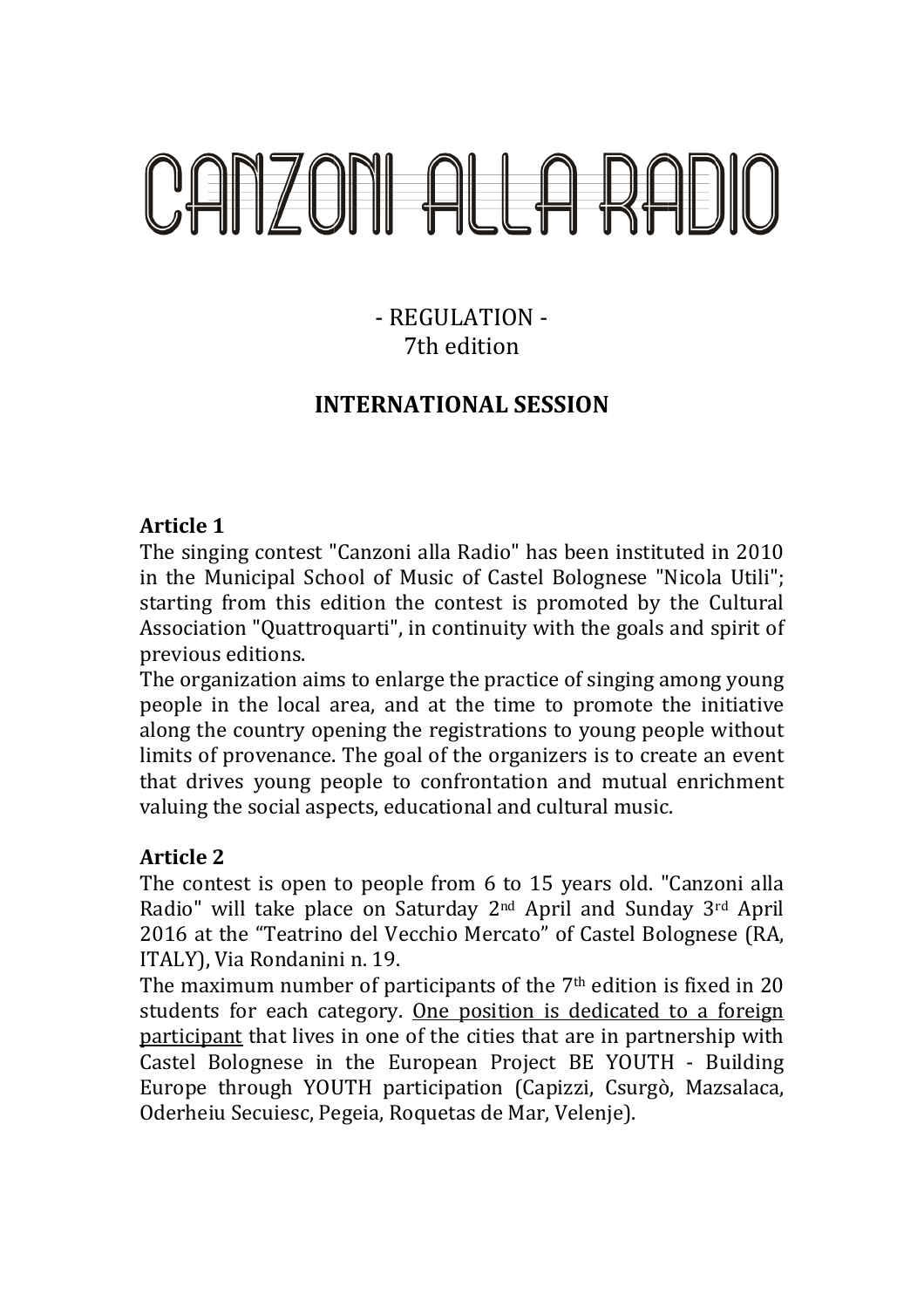#### **Article 3**

Participants have to send an e-mail to info@canzoniallaradio.it no later than **March, 1st** with the attachment (see below).

#### **Article 4**

In collaboration with the European Project BE YOUTH - Building Europe through YOUTH participation, the Municipality of Castel Bolognese has allocated 500,00  $\epsilon$  for travel and accommodation expenditures.

#### **Article 5**

The jury of the contest "Canzoni alla Radio" is the only subject that can take decisions about participants.

For further details about the competition rules, please send an e-mail to info@canzoniallaradio.it.

#### **Contact details:**

COMPETITION "Canzoni alla Radio" Headquarter: Via Laghi 19/5 48018 - Faenza (RA) Phone: +39 339 42 86 517 Email: info@canzoniallaradio.it